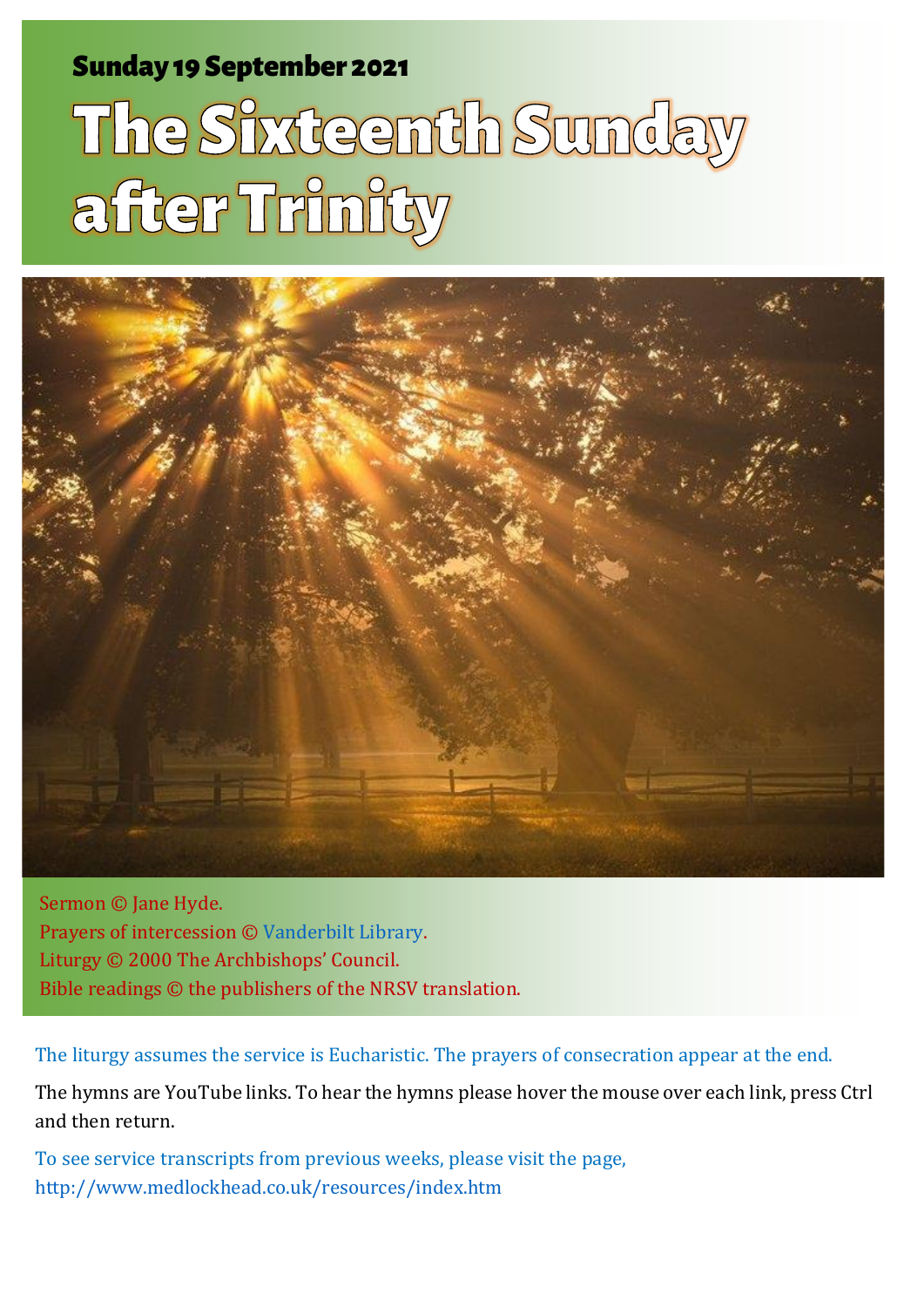#### **Introduction and welcome**

| <b>HYMN 1 There is a redeemer</b> | (please click on this link to hear the hymn) |  |
|-----------------------------------|----------------------------------------------|--|
|-----------------------------------|----------------------------------------------|--|

#### **The Welcome**

In the name of the Father, and of the Son, and of the Holy Spirit

All **Amen.**

The Lord be with you

All **And also with you.**

#### **The Preparation**

All **Almighty God,**

**to whom all hearts are open, all desires known, and from whom no secrets are hidden: cleanse the thoughts of our hearts by the inspiration of your Holy Spirit, that we may perfectly love you, and worthily magnify your holy name; through Christ our Lord. Amen.**

Our Lord Jesus Christ said:

The first commandment is this: 'Hear, O Israel, the Lord our God is the only Lord. You shall love the Lord your God with all your heart, with all your soul, with all your mind, and with all your strength.'

And the second is this: 'Love your neighbour as yourself.' There is no other commandment greater than these. On these two commandments hang all the law and the prophets.

#### All **Amen. Lord, have mercy.**

God so loved the world that he gave his only Son Jesus Christ to save us from our sins, to be our advocate in heaven, and to bring us to eternal life. Therefore, let us confess our sins in penitence and faith, firmly resolved to keep God's commandments and to live in love and peace with all.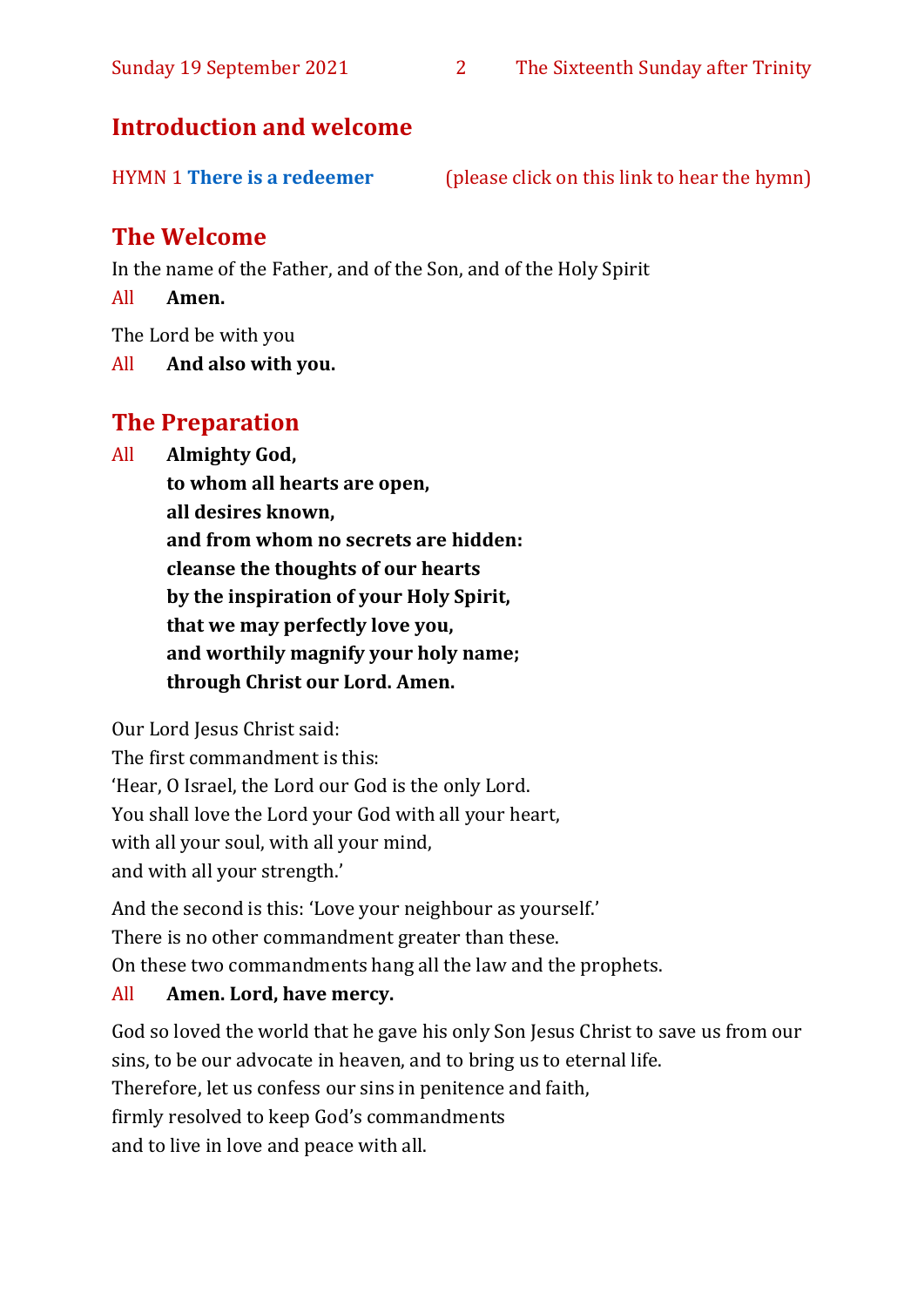All **Almighty God, our heavenly Father, we have sinned against you and against our neighbour in thought and word and deed, through negligence, through weakness, through our own deliberate fault. We are truly sorry and repent of all our sins. For the sake of your Son Jesus Christ, who died for us, forgive us all that is past and grant that we may serve you in newness of life to the glory of your name. Amen.**

Almighty God,

who forgives all who truly repent, have mercy upon you, pardon and deliver you from all your sins, confirm and strengthen you in all goodness, and keep you in life eternal; through Jesus Christ our Lord. All **Amen.**

#### **The Gloria**

This Gloria is sung to the tune of 'Cwm Rhondda'. Click **[here](about:blank)** for the tune.

All **Glory be to God in Heaven, Songs of joy and peace we bring, Thankful hearts and voices raising, To creation's Lord we sing. Lord we thank you, Lord we praise you, Glory be to God our King: Glory be to God our King. Lamb of God, who on our shoulders, Bore the load of this world's sin; Only Son of God the Father, You have brought us peace within. Lord, have mercy, Christ have mercy,**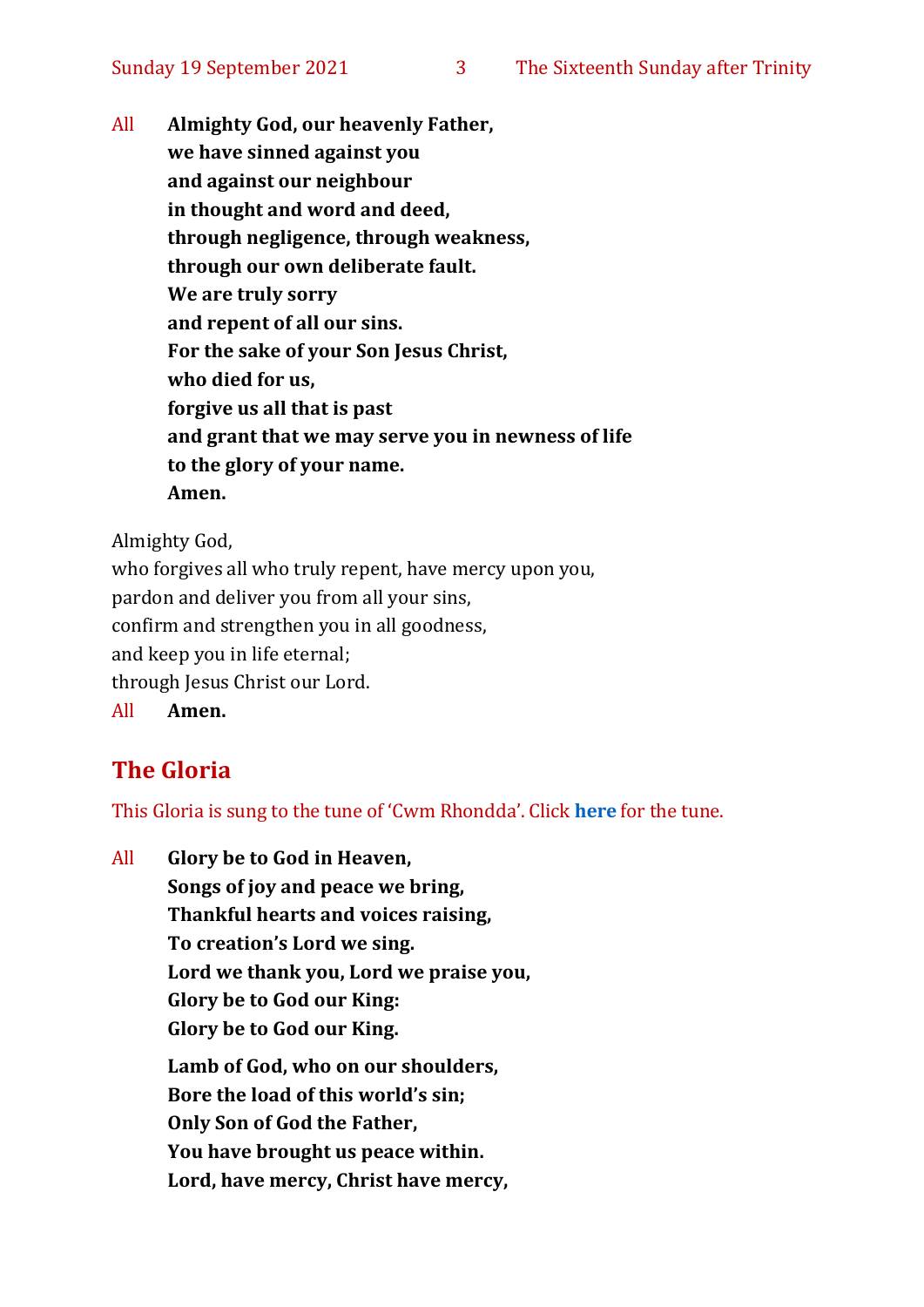**Now your glorious reign begin: Now your glorious reign begin.**

**You O Son of God are Holy, You we praise with one accord. None in heav'n or earth is like you, Only you are Christ the Lord. With the Father and the Spirit, Ever worshipped and adored: Ever worshipped and adored.**

#### **The Collect for the Sixteenth Sunday after Trinity**

Lord of creation,

whose glory is around and within us: open our eyes to your wonders, that we may serve you with reverence and know your peace at our lives' end, through Jesus Christ our Lord.

All **Amen.**

#### **First reading**

A reading from the Book of the Prophet Jeremiah

It was the Lord who made it known to me, and I knew; then you showed me their evil deeds. But I was like a gentle lamb led to the slaughter. And I did not know it was against me that they devised schemes, saying, "Let us destroy the tree with its fruit, let us cut him off from the land of the living, so that his name will no longer be remembered!" But you, O Lord of hosts, who judge righteously, who try the heart and the mind, let me see your retribution upon them, for to you I have committed my cause. *Jeremiah 11:18–20*

This is the Word of the Lord

All **Thanks be to God.**

#### **Second reading**

A reading from the Letter of St James

Who is wise and understanding among you? Show by your good life that your works are done with gentleness born of wisdom. But if you have bitter envy and selfish ambition in your hearts, do not be boastful and false to the truth. Such wisdom does not come down from above, but is earthly, unspiritual, devilish. For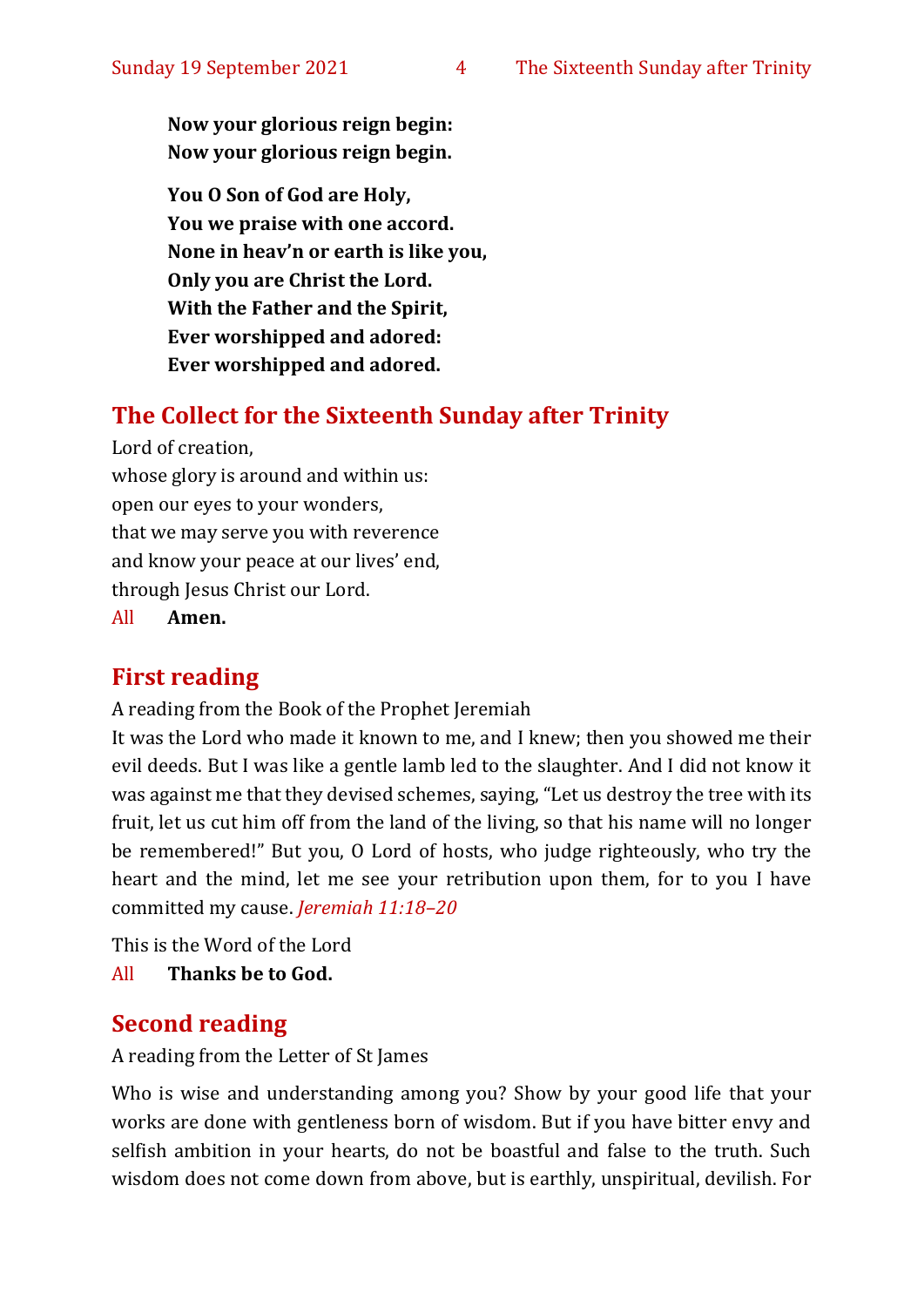where there is envy and selfish ambition, there will also be disorder and wickedness of every kind. But the wisdom from above is first pure, then peaceable, gentle, willing to yield, full of mercy and good fruits, without a trace of partiality or hypocrisy. And a harvest of righteousness is sown in peace for those who make peace.

Those conflicts and disputes among you, where do they come from? Do they not come from your cravings that are at war within you? You want something and do not have it; so you commit murder. And you covet something and cannot obtain it; so you engage in disputes and conflicts. You do not have, because you do not ask. You ask and do not receive, because you ask wrongly, in order to spend what you get on your pleasures. Submit yourselves therefore to God. Resist the devil, and he will flee from you. Draw near to God, and he will draw near to you. Cleanse your hands, you sinners, and purify your hearts, you double-minded.

*James 3:13—4:3, 7–8a*

This is the Word of the Lord All **Thanks be to God.**

HYMN 2 **[Were you there?](https://www.youtube.com/watch?v=K5qUnKC9rPU)** (click on this link to hear the hymn)

#### **Gospel reading**

Hear the Gospel of our Lord Jesus Christ according to Mark

#### All **Glory to you O Lord.**

They went on from there and passed through Galilee. He did not want anyone to know it; for he was teaching his disciples, saying to them, 'The Son of Man is to be betrayed into human hands, and they will kill him, and three days after being killed, he will rise again.' But they did not understand what he was saying and were afraid to ask him.

Then they came to Capernaum; and when he was in the house he asked them, 'What were you arguing about on the way?' But they were silent, for on the way they had argued with one another who was the greatest. He sat down, called the twelve, and said to them, 'Whoever wants to be first must be last of all and servant of all.' Then he took a little child and put it among them; and taking it in his arms, he said to them, "Whoever welcomes one such child in my name welcomes me, and whoever welcomes me welcomes not me but the one who sent me.' *Mark 9:30–37*

This is the Gospel of the Lord

All **Praise to you O Christ.**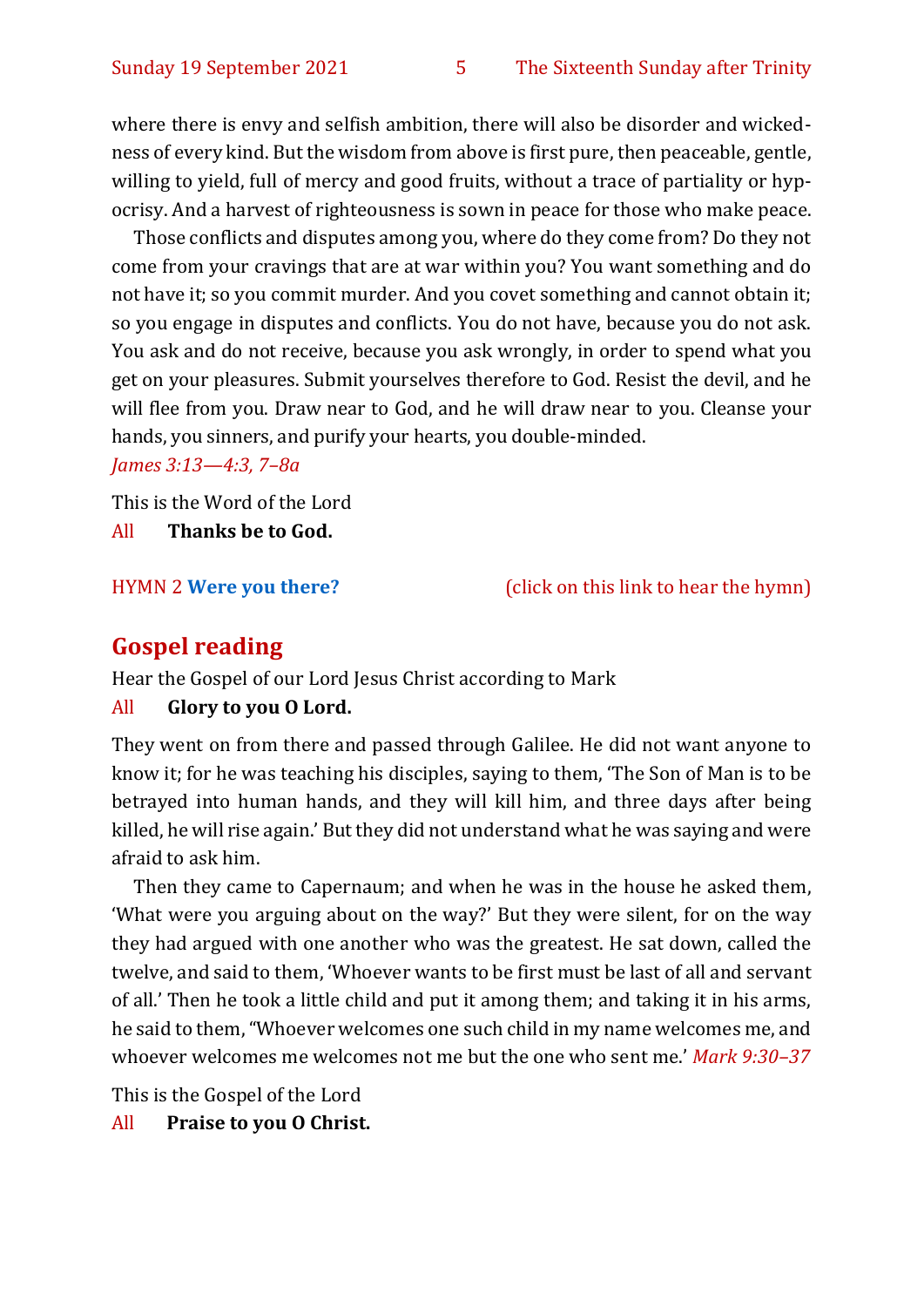#### **Sermon**

One of the many things which has changed dramatically over the centuries, is the way in which we treat our children. It is a popular misconception that children have always been treated a separate entities within the family or community, or that a period of infancy is followed by a childhood without any responsibility leading to carefree youth and a rebellious adolescence easing them into adulthood.

This, however, does not accord with history. Children have usually been valued as extensions of the family, ensuring the continuation of the family line, more especially in the case of a son.

As with some cultures today, children in first century Palestine had no economic or social status. Though loved and cherished by their extended families, they had no special treatment partly because so many of them died in infancy. They only became a viable part of the household when they could begin working … tending flocks … fetching water and so on. Their education (usually only for boys) entailed becoming a good Jew, learning the Torah, the Jewish Law. Girls assisted their mothers in learning the skills they would need in running a household. Not for these children the toys, fashions and accessories which are available to children today. Children were at the very bottom of the pecking order, occupying a minor area of activity with no voice.

The disciples were assailed by confusion and misunderstanding, seeming unable to grasp their role within their own group, let alone in the wider community. They were concerned with questions of status and role because much of what Jesus taught contradicted the accepted social and religious rules of the day, as well as turning the (then) class system on its head.

For example, rich people were understood to be not just lucky or clever, but especially blessed by God, richly rewarded for their "good" life. In contrast, Jesus taught that God loves everyone equally, even the poverty stricken and sinners.

The disciples longed to discover where they fitted into it all. In using a little child to illustrate his point about his disciples' service to the community, Jesus was choosing a section of society which had no voice … no influence … no material wealth … no power: the littlest people in all respects. But this is not sentimentality. To be His disciple, then and now, means serving the needs of those who have nothing to give back, for which there is likely to be no reward, except from the *'one who sent me'*.

Jesus also makes another point. Elsewhere he refers to his disciples as '*little ones'* and *'my children'*. He is not being patronising. He is not only describing the fact that they are innocent of life's potential, but showing them clearly how, in choosing them, God has already chosen the humblest: they are the ones whom God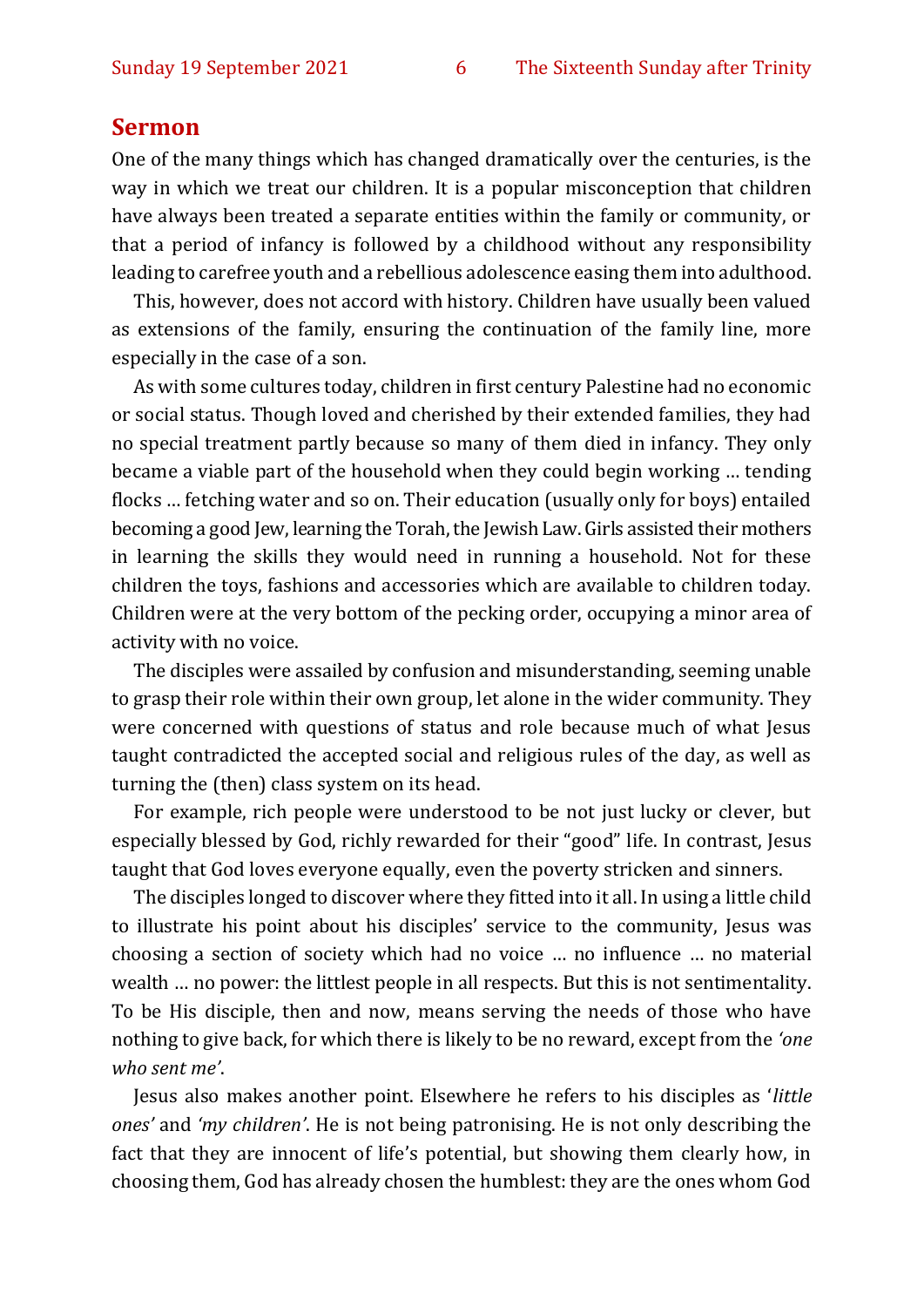will uplift to greater things, beyond their imagining. But even so, the message remains the same. Even while being exalted by their new learning, experiences and miracle working, they not only remain the *'children'* whose simplicity is so pleasing to God, but they must also continue to serve the humblest, among themselves … and in the wider world. This is Jesus' model for the new Church: being … and serving … the humblest.

Being childlike is different from being childish. Children accept God easily and trustingly. God our parent longs to teach us what we need to be happy, to become fulfilled and authentic human beings. Children are Jesus' metaphor for those whom society regards as at the very bottom of the heap: asylum seekers (whether economic migrants or not) … drug addicts, those who sleep rough, or who sell their bodies for sex.

As our society becomes richer … more and more weak, vulnerable, or demanding groups are relegated to the back of our minds. But just as we have a duty to our children, so, Jesus tells us, do we have a duty towards the 'less fragrant' on the margins of society. He gives us no escape from His example. He himself consorted with outcasts … the most despised in society. His clarity of vision of the kingdom remained constant in its simplicity … his trust in his Father was absolute. Jesus modelled childlike love and uncritical service.

Children are integral to the present and future of the Church, but then so are we … and so is everyone we meet. We must love them as children love … as He loved … however demanding, different or unlovely. Amen.

#### **The Creed**

Do you believe and trust in God the Father, the source of all being and life, the one for whom we exist?

#### All **We believe and trust in him.**

Do you believe and trust in God the Son, who took our human nature, died for us and rose again?

#### All **We believe and trust in him.**

Do you believe and trust in God the Holy Spirit, who gives life to the people of God and makes Christ known in the world?

All **We believe and trust in him.**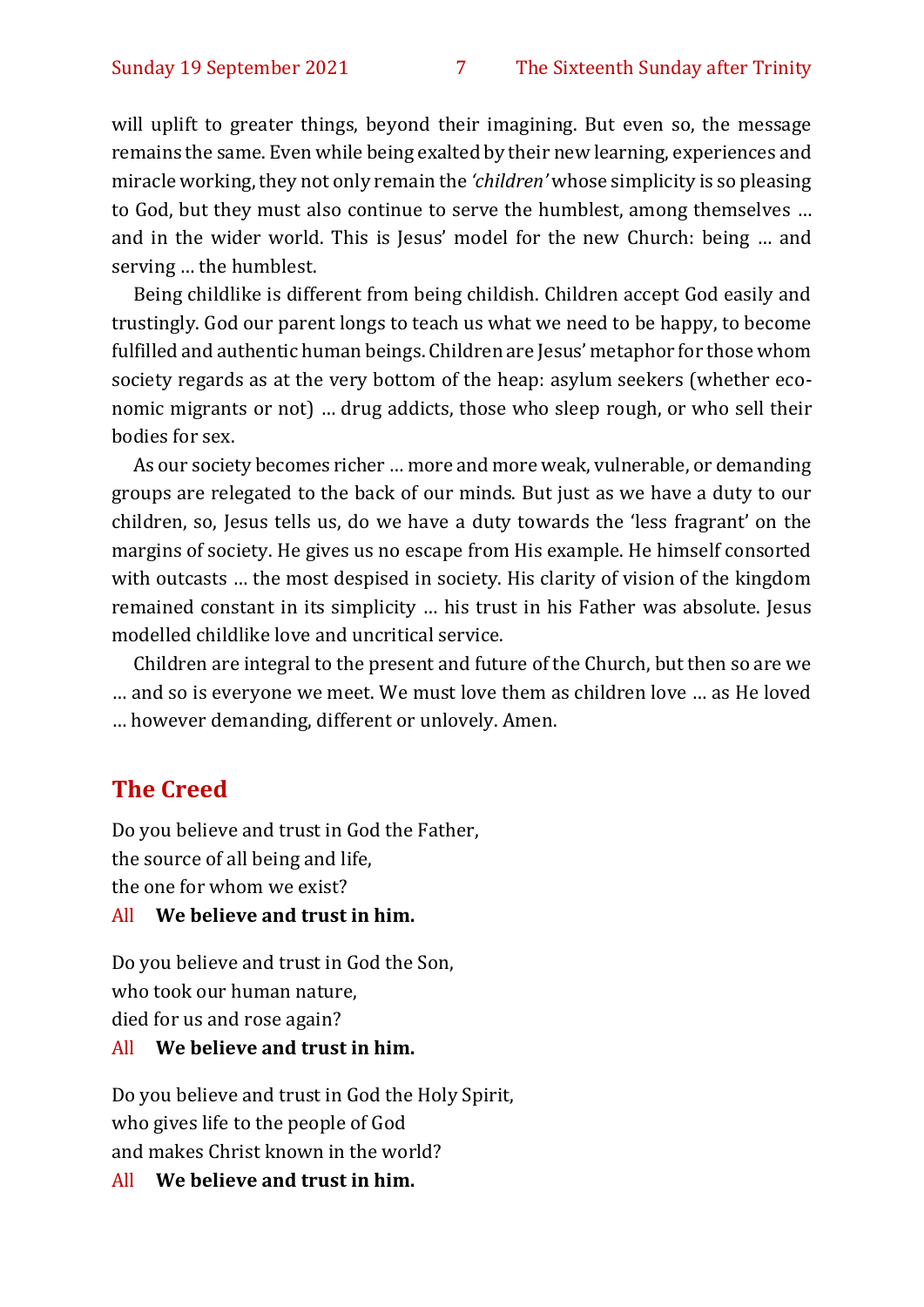This is the faith of the Church.

All **This is our faith. We believe and trust in one God, Father, Son and Holy Spirit. Amen.**

#### **Prayers of intercession**

Friends in Christ,

God invites us to hold the needs of our sisters and brothers as dear to us as our own needs. Loving our neighbours as ourselves, we offer our thanksgivings and our petitions on behalf of the church and the world. Lord hear us.

#### All **Lord, graciously hear us.**

Lord God, friend of those in need,

your Son Jesus has untied our burdens

and healed our spirits.

We lift up the prayers of our hearts for those still burdened,

those seeking healing,

those in need within the church and the world.

Lord hear us.

#### All **Lord, graciously hear us.**

Creator God,

you call us to love and serve you with body, mind, and spirit through loving your creation and our sisters and brothers. Open our hearts in compassion and receive these petitions on behalf of the needs of the church and the world. Lord hear us.

#### All **Lord, graciously hear us.**

We praise your abiding guidance, O God, for you sent us Jesus, our Teacher and Messiah, to model for us the way of love for the whole universe.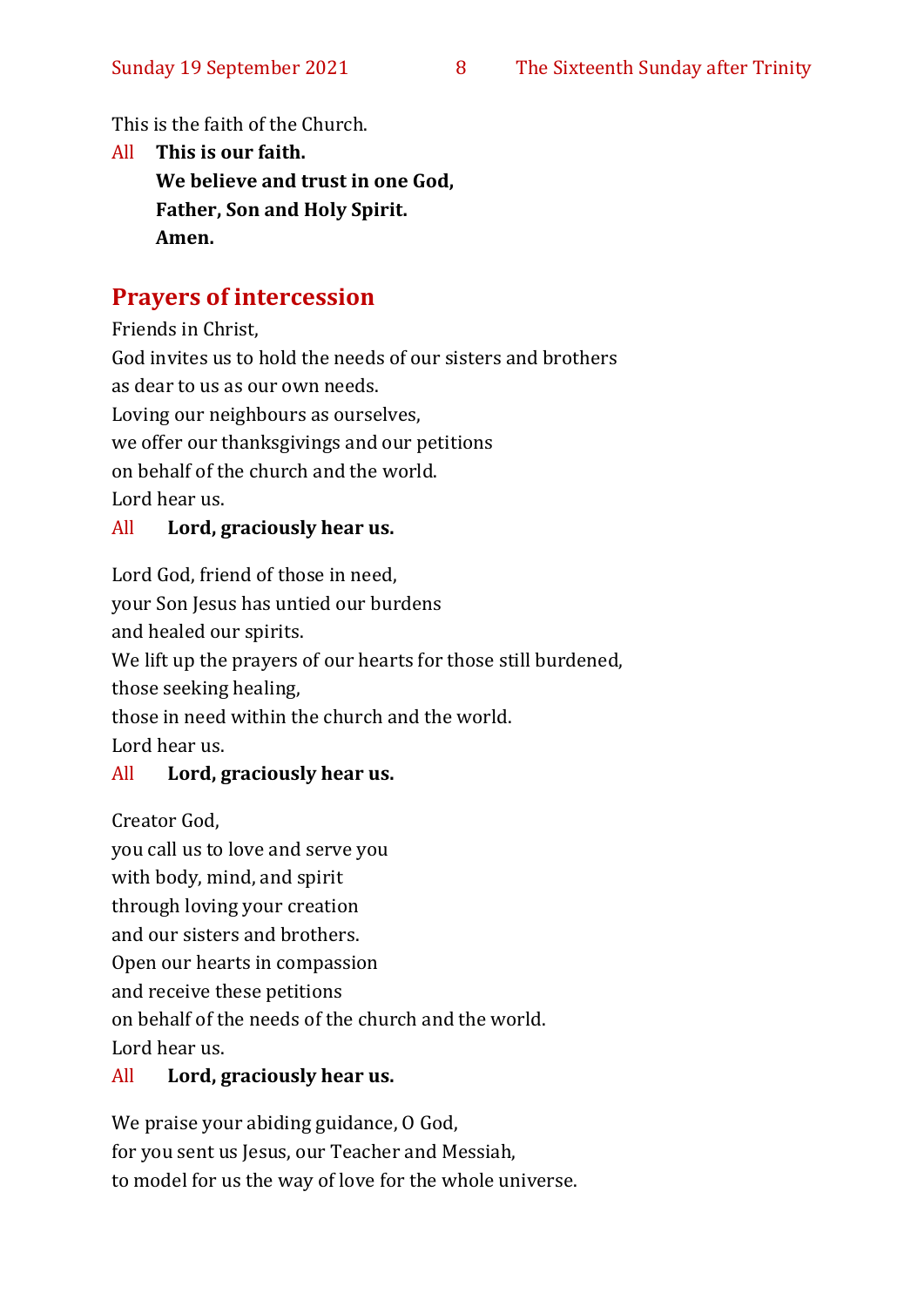We offer these prayers of love on behalf of ourselves and our neighbours, on behalf of your creation and our fellow creatures. Lord hear us.

#### All **Lord, graciously hear us.**

God of mercy and healing, you who hear the cries of those in need, receive these petitions of your people that all who are troubled may know peace, comfort, and courage. Lord hear us.

#### All **Lord, graciously hear us.**

God of salvation,

who sent your Son to seek out and save what is lost,

hear our prayers

on behalf of those who are lost in our day,

receiving these petitions and thanksgivings

with your unending compassion.

Merciful Father,

All **accept these prayers for the sake of your Son, our Saviour Jesus Christ. Amen.**

#### **The peace**

Peace to you from God our heavenly Father. Peace from his Son Jesus Christ who is our peace. Peace from the Holy Spirit, the Life-giver

The peace of the Lord be always with you,

All **And also with you.**

HYMN 3 **[When I look into your holiness](https://www.youtube.com/watch?v=_ZT2p_Sxj0U)** (click on this link to hear the hymn)

The liturgy of the Communion Service appears below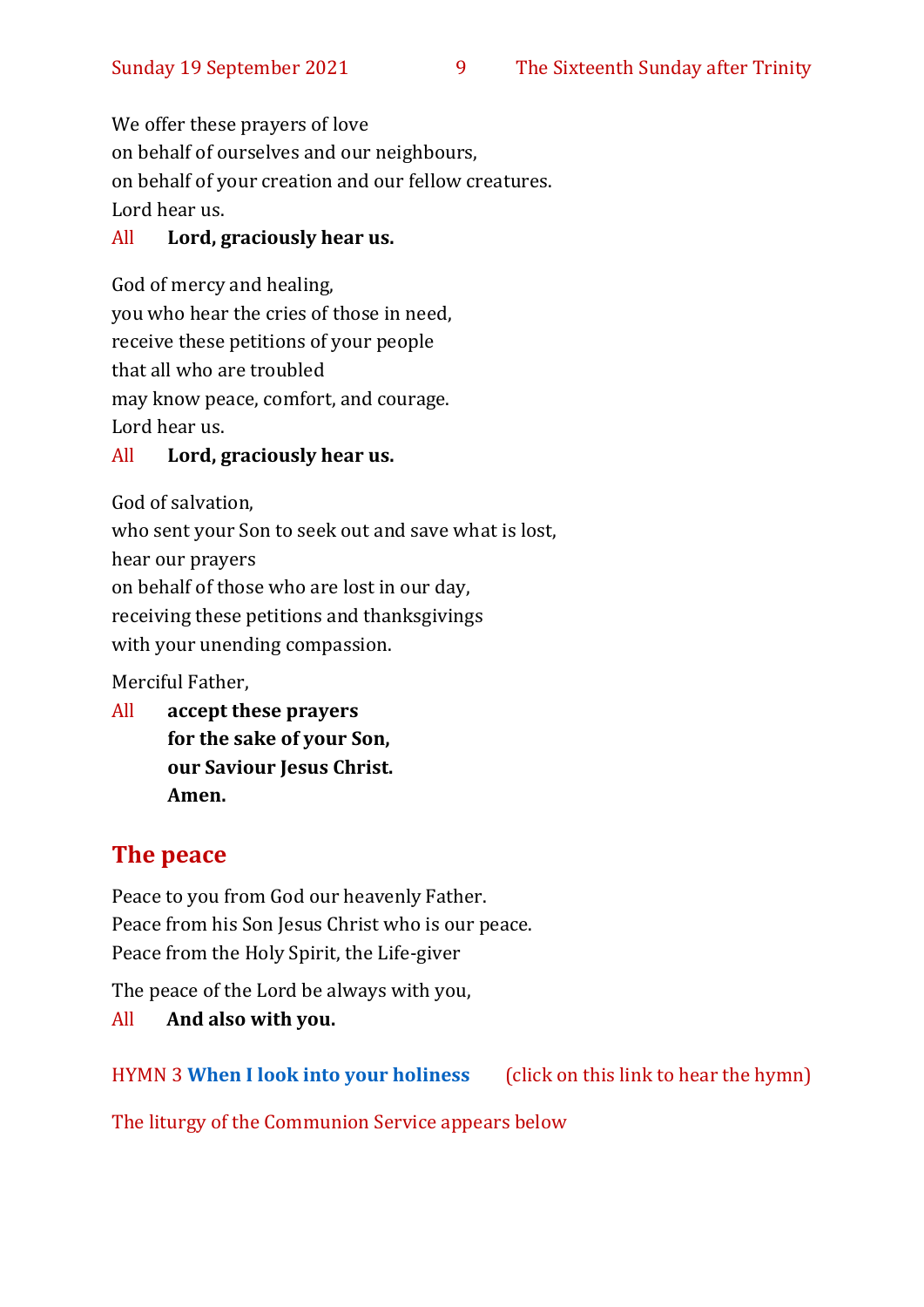# The Dismissal

The peace of God which passes all understanding, keep your hearts and minds in the knowledge and love of God, and of his Son Jesus Christ our Lord; and the blessing and the blessing of God almighty, the Father, the Son, and the Holy Spirit, be among you and remain with you always. and the blessing of God the Almighty: Father, Son, and Holy Spirit, be with you now and remain with you always. All **Amen.**

#### HYMN 4 **[My Jesus, my saviour](https://www.youtube.com/watch?v=mqSQvoinDE4)** (please click on this link to hear the hymn)

Go in peace to love and serve the Lord.

#### All **In the name of Christ. Amen.**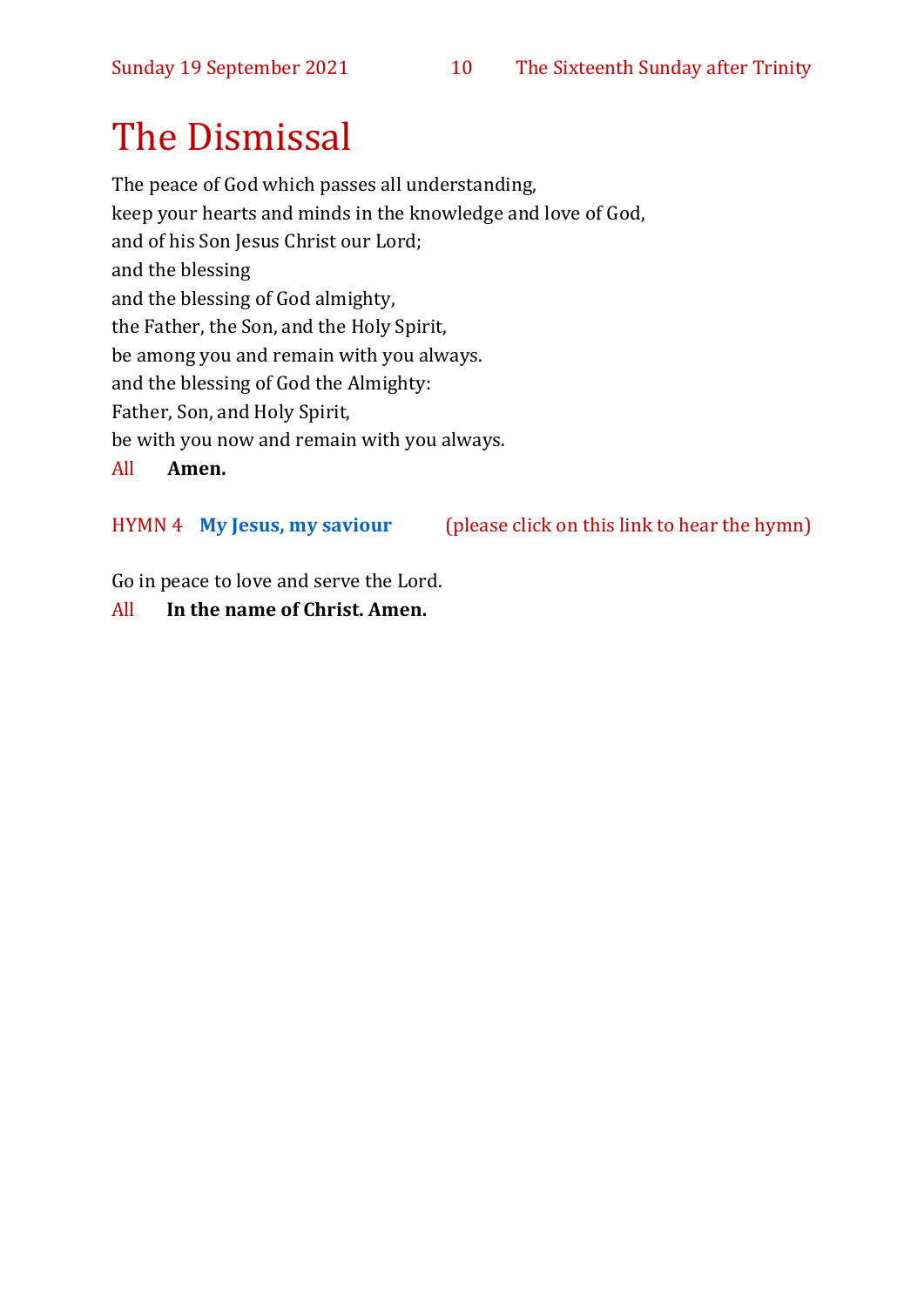## The Liturgy of the Sacrament

#### Eucharistic Prayer (prayer E)

The Lord be with you

#### All **and also with you.**

Lift up your hearts.

#### All **We lift them to the Lord.**

Let us give thanks to the Lord our God.

#### All **It is right to give thanks and praise.**

Father, you made the world and love your creation. You gave your Son Jesus Christ to be our Saviour. His dying and rising have set us free from sin and death. And so we gladly thank you, with saints and angels praising you, and saying,

All **Holy, holy, holy Lord, God of power and might, heaven and earth are full of your glory. Hosanna in the highest. Blessed is he who comes in the name of the Lord. Hosanna in the highest.**

We praise and bless you, loving Father, through Jesus Christ, our Lord; and as we obey his command, send your Holy Spirit, that broken bread and wine outpoured may be for us the body and blood of your dear Son.

On the night before he died he had supper with his friends and, taking bread, he praised you. He broke the bread, gave it to them and said: Take, eat; this is my body which is given for you; do this in remembrance of me.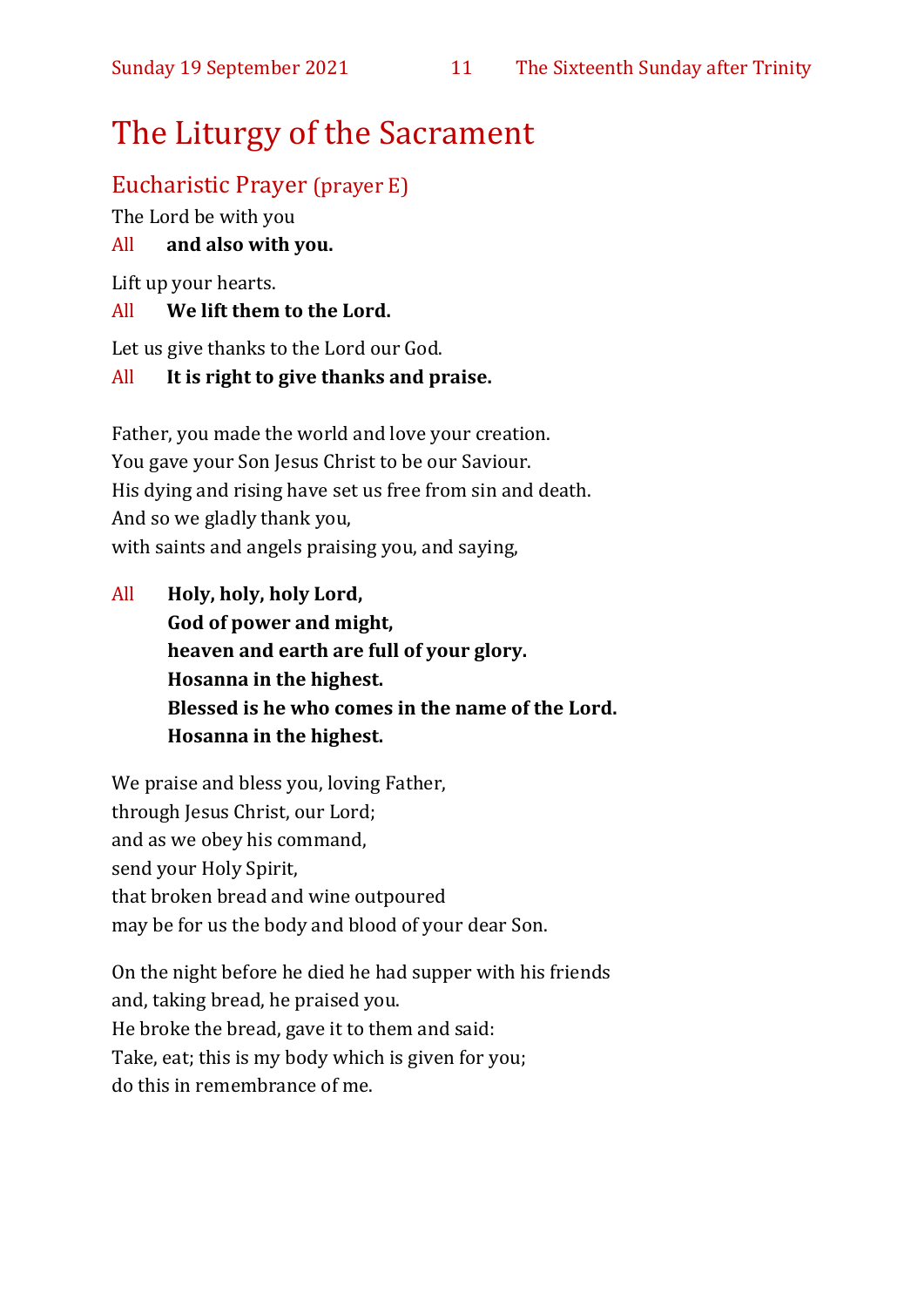When supper was ended he took the cup of wine. Again he praised you, gave it to them and said: Drink this, all of you; this is my blood of the new covenant, which is shed for you and for many for the forgiveness of sins. Do this, as often as you drink it, in remembrance of me.

So, Father, we remember all that Jesus did, in him we plead with confidence his sacrifice made once for all upon the cross.

Bringing before you the bread of life and cup of salvation, we proclaim his death and resurrection until he comes in glory.

Great is the mystery of faith:

#### All **Christ has died. Christ is risen. Christ will come again.**

Lord of all life, help us to work together for that day when your kingdom comes and justice and mercy will be seen in all the earth.

Look with favour on your people, gather us in your loving arms and bring us with all the saints to feast at your table in heaven.

Through Christ, and with Christ, and in Christ, in the unity of the Holy Spirit, all honour and glory are yours, O loving Father, for ever and ever.

All **Amen.**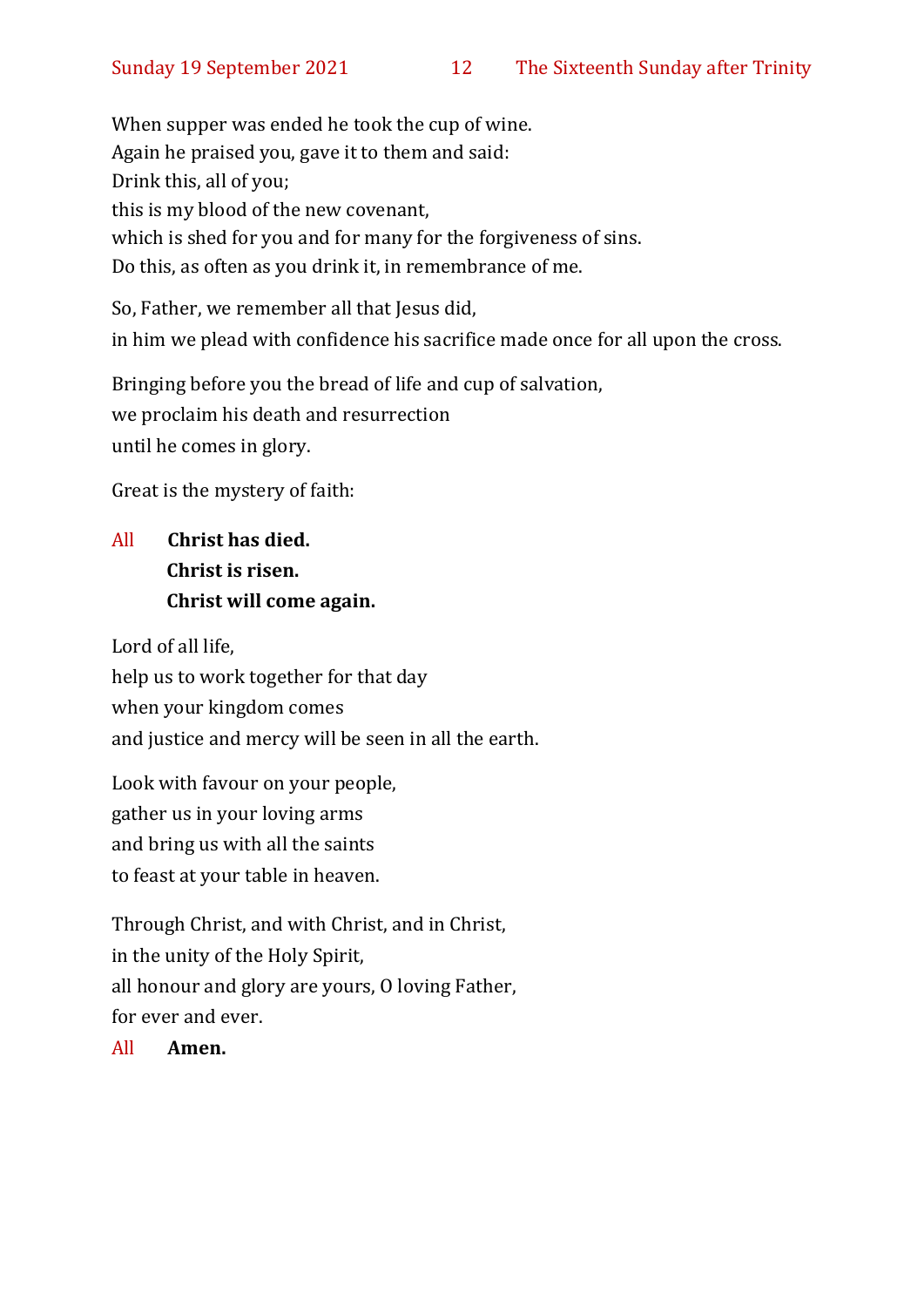### The Lord's Prayer

As our Saviour taught us, so we pray

All **Our Father in heaven, hallowed be your name, your kingdom come, your will be done, on earth as in heaven. Give us today our daily bread. Forgive us our sins as we forgive those who sin against us. Lead us not into temptation but deliver us from evil. For the kingdom, the power,** 

**and the glory are yours now and for ever. Amen.**

### Breaking of the Bread

We break this bread to share in the body of Christ.

- All **Though we are many, we are one body, because we all share in one bread.**
- All **Lamb of God,**

**you take away the sin of the world, have mercy on us.**

**Lamb of God, you take away the sin of the world, have mercy on us.**

**Lamb of God, you take away the sin of the world, grant us peace.**

Draw near with faith. Receive the body of our Lord Jesus Christ which he gave for you, and his blood which he shed for you. Eat and drink in remembrance that he died for you, and feed on him in your hearts by faith with thanksgiving.